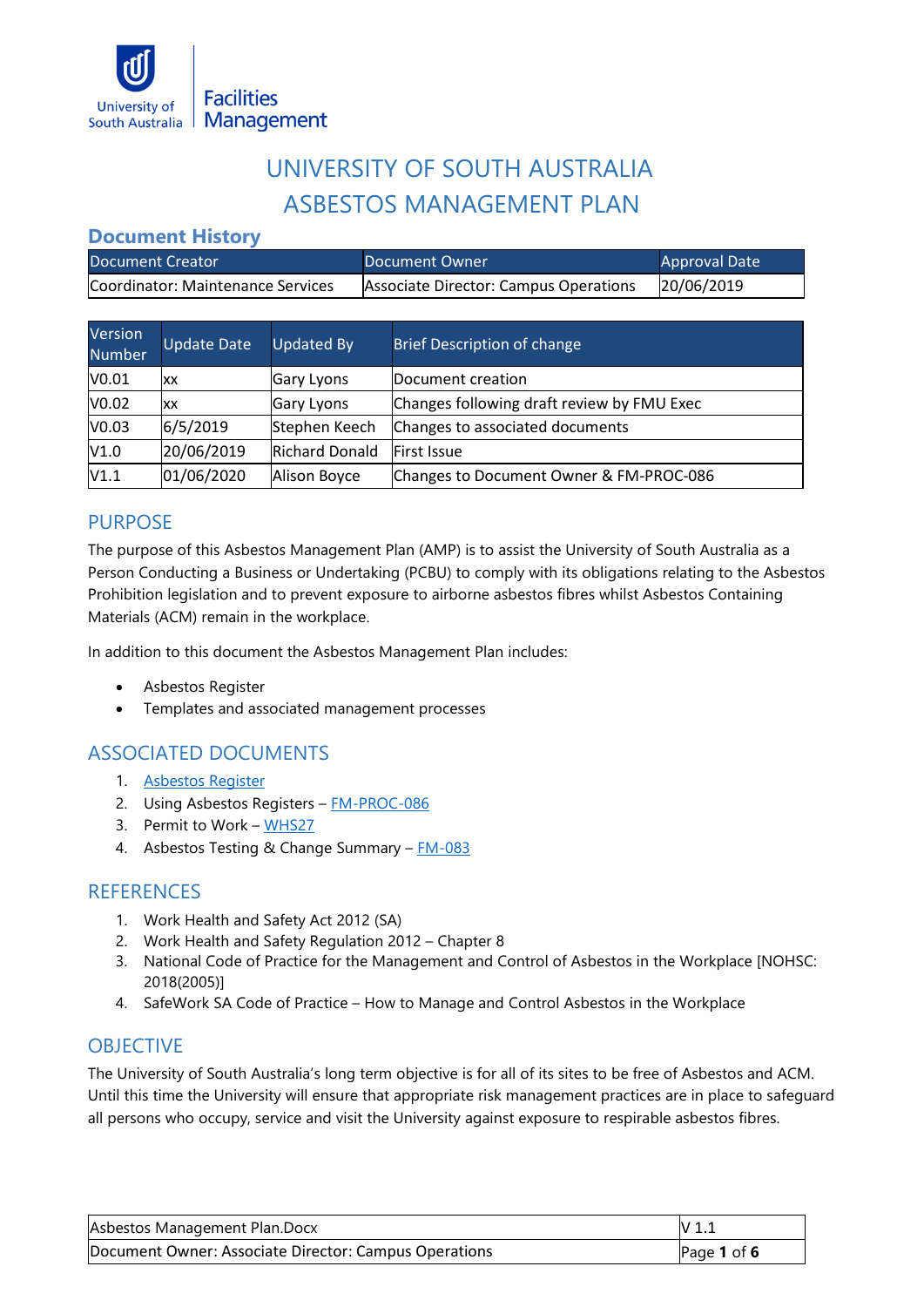

The University of South Australia (UniSA) is committed to ensuring that Asbestos and ACM in all UniSA owned properties is managed and controlled to protect the health and well-being of employees, students, workers, contractors and the broader local community.

## **SCOPE**

The AMP has been developed in accordance to the Regulations listed under References outlined in this document. The AMP serves to provide information regarding how the University meets its obligations as a Building Owner in relation to the Management of Asbestos and ACMs.

This AMP applies to all UniSA owned properties.

The principles and associated management responsibilities defined herein apply to any University Academic Unit or individual that engages contractors to carry out building and/or infrastructure related works where a possibility of disturbance of, exposure to or interaction with asbestos exists.

# ORGANISATIONAL CONTEXT

UniSA has a building stock with over 140 buildings ranging greatly in age from heritage listed buildings through to modern, new built facilities.

Asbestos and ACM were widely used in construction practices between the 1950's through to the mid 1970's and as such a number of these buildings will or may contain asbestos.

Buildings built after 2003 do not require an Asbestos Register and as such will fall outside of this AMP, these buildings are however included in the Asbestos Register for clarity and confirmation of build date.

# **PRINCIPLES**

The AMP is underpinned by the following principles:

- The University of South Australia will take all necessary steps to protect the health and safety of its employees, students, contractors, visitors and the community from the risks associated with Asbestos and ACM within its owned buildings.
- The AMP is consistent with and supports the requirements of References 1-4 as listed in this document.
- The Director FMU, on behalf of the University of South Australia, is the authority for Asbestos and ACM in University buildings and is responsible for overseeing the implementation of the associated AMP.
- It is incumbent on all building occupants to engage with FMU before attempting to remove, disturb and/or modify building structure or fittings.
- A risk management approach is adopted for the management and control of Asbestos and ACM following 3 broad pathways:
	- o Asbestos and ACM identified as presenting a high risk will be removed as soon as reasonably practicable.
	- o Low risk but accessible Asbestos and ACM will be removed during Project/Works activities within the affected area on an opportunity basis.
	- o Where Asbestos and ACMs form an embedded part of the building fabric, these will be clearly identified within the associated registers. (In order to achieve the objective of a completely cleared site these embedded elements will only be disposed of at such time as the building is demolished).

| Asbestos Management Plan.Docx                         | V 1.01        |
|-------------------------------------------------------|---------------|
| Document Owner: Associate Director: Campus Operations | Page $2$ of 6 |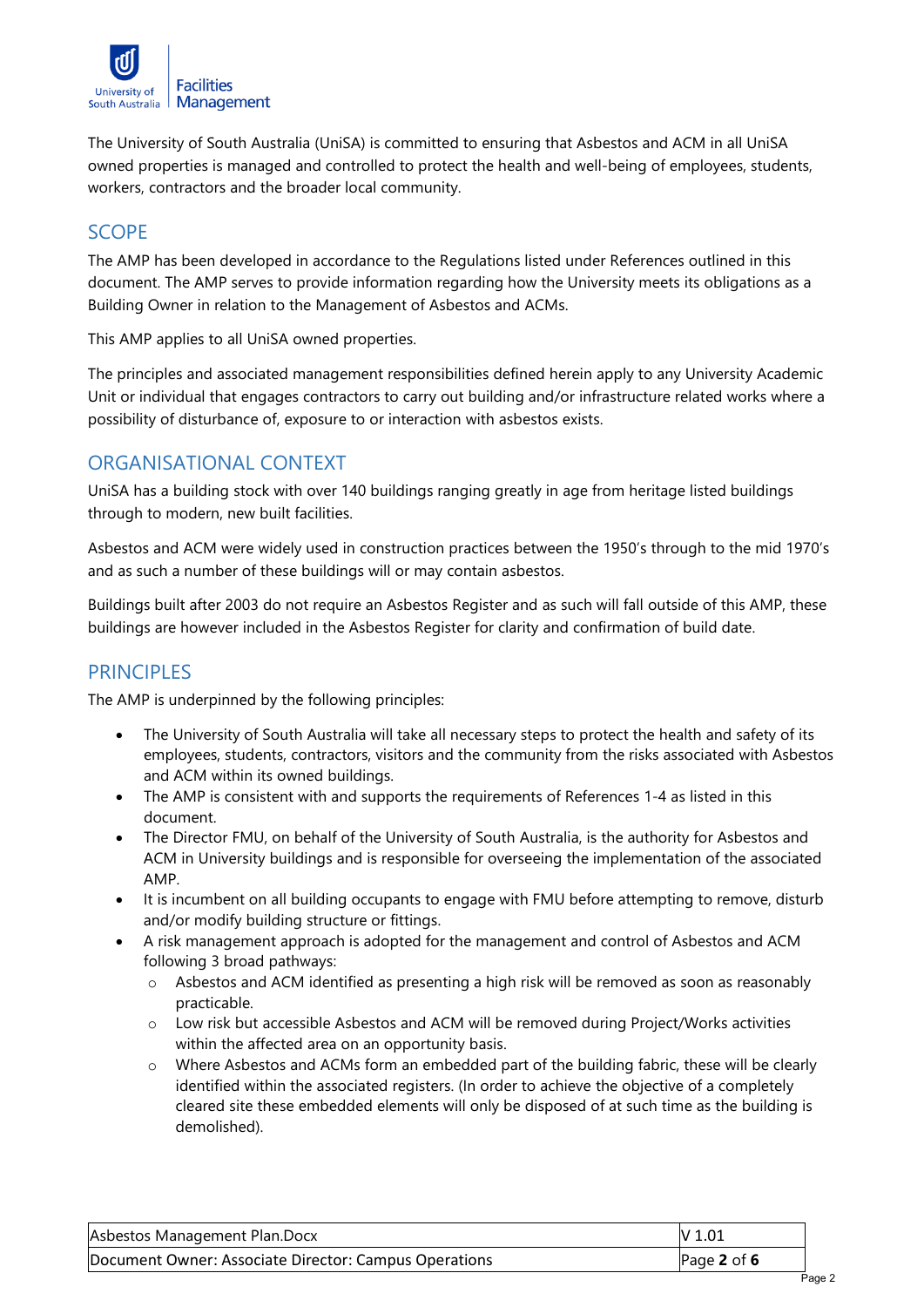

## ASBESTOS MANAGEMENT ACTIVITIES

#### RE-ASSESSMENT OF IN SITU ASBESTOS AND ACM

The University engages a Competent Person to conduct non-invasive reinspection of 20% of known ACM per annum. The findings of these audits are cross-referenced against known register entries and the Asbestos Register updated as required.

#### RISK MANAGEMENT FOR ASBESTOS AND ACM AT UNISA

In order for the University to manage its obligations the following criteria are used to assess ACMs during the annual re-inspection audits:

- Condition of the ACM in situ (i.e. friable or bonded & stable and with regard to likely deterioration or damage)
- Likelihood of exposure to airborne asbestos fibres
- Nature and location of any work or activities to be carried out that are likely to disturb the ACM

The Competent Person conducting the audit is required to categorise identified ACMs using the following matrix:

| <b>R RATING</b> | <b>ACTION PRIORITY</b> | <b>ACTION</b>                                                                                                                                                                                                                     |
|-----------------|------------------------|-----------------------------------------------------------------------------------------------------------------------------------------------------------------------------------------------------------------------------------|
| R <sub>1</sub>  | Remove now             | A high risk exists of exposure for building occupants and complete<br>removal must be carried out as a high priority. This includes high risk<br>items or friable asbestos situations.                                            |
| R <sub>2</sub>  | Programmed removal     | Removal to be programmed during maintenance and or building<br>refurbishment.                                                                                                                                                     |
| R <sub>3</sub>  | Deferred removal       | Materials present no risk in their present condition. Removal of material<br>should be considered if and where maintenance and/or building<br>refurbishment processes are likely to physically damage or disturb the<br>material. |
| <b>R4</b>       | Seal Material          | Material to be sealed to prevent fibre release.                                                                                                                                                                                   |
| <b>R5</b>       | Enclose area           | Areas where asbestos materials are present shall be sealed where other<br>methods of treatment cannot be applied.                                                                                                                 |
| R <sub>6</sub>  | No action              | No action required.                                                                                                                                                                                                               |

On receipt of the assessment reports, FMU will review the Asbestos re-inspection reports and compile an annual ACM removal program in line with available budget allocations.

#### ASBESTOS REGISTER

A comprehensive Asbestos Register exists for all UniSA owned buildings, it can be viewed via the following hyperlink [Asbestos Register](https://mymailunisaedu.sharepoint.com/:x:/r/teams/FMU/_layouts/15/Doc.aspx?sourcedoc=%7B69fbde96-8bf0-40ae-8d8d-e7525dc979c3%7D&cid=2e3a0f9f-232b-4167-9a8c-5f5fee3cb168)[.](https://mymailunisaedu.sharepoint.com/:x:/r/teams/FMU/_layouts/15/Doc.aspx?sourcedoc=%7B69fbde96-8bf0-40ae-8d8d-e7525dc979c3%7D&cid=2e3a0f9f-232b-4167-9a8c-5f5fee3cb168)

In addition to annual review on completion of each auditing phase, the register is a live document and undergoes changes:

- Whenever works are undertaken which involve asbestos removal
- Whenever ACM is identified (which has not previously been captured in the Register)
- Whenever a property is purchased and added to the University property portfolio
- Annually following re-inspection audits

The Asbestos Register is made available to all University employees via the University's internal facing website and also to external parties via the following mechanisms:

| Asbestos Management Plan.Docx                         | IV 1.01         |
|-------------------------------------------------------|-----------------|
| Document Owner: Associate Director: Campus Operations | Page $3$ of $6$ |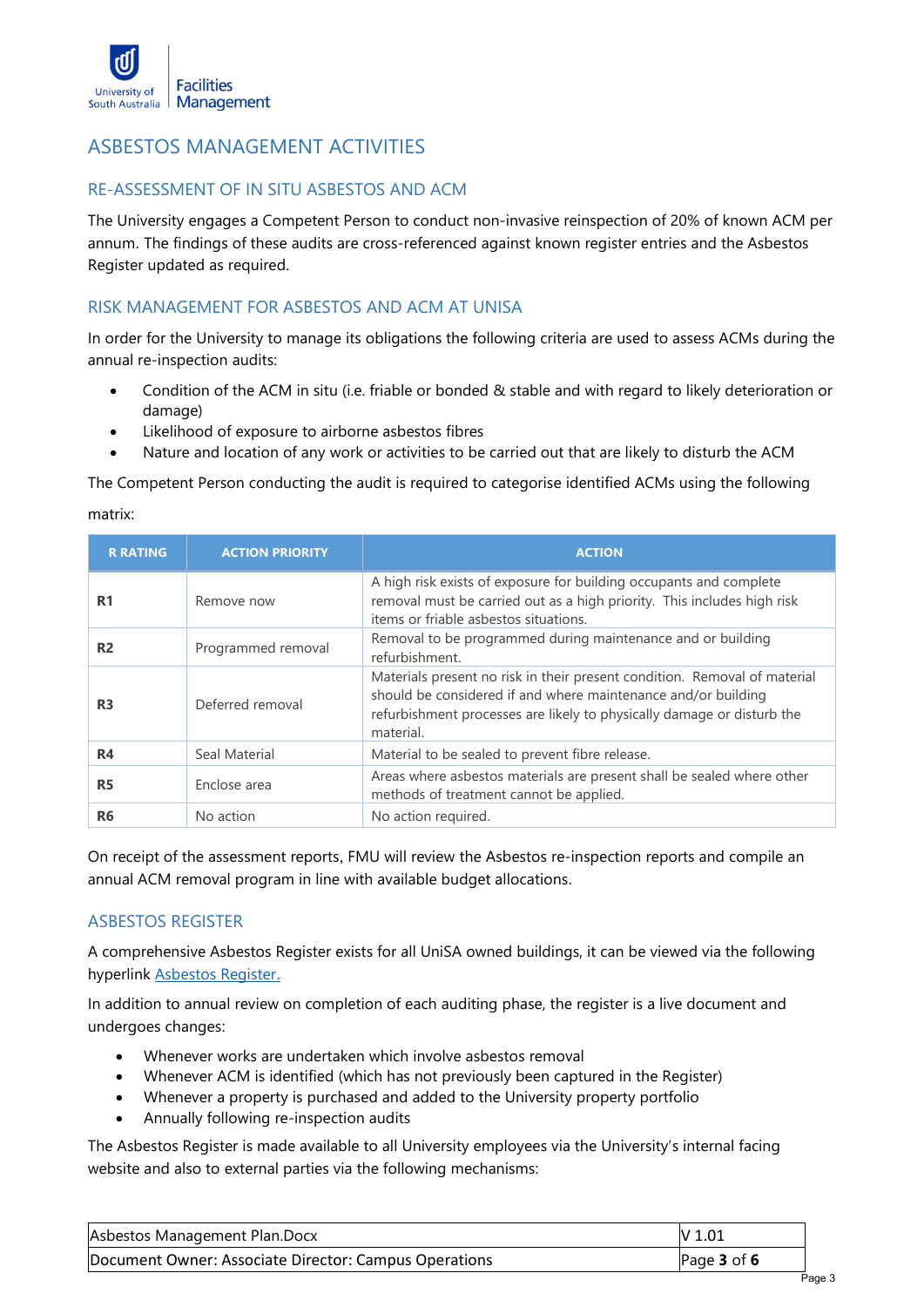

- Pre-project data packs include Asbestos Register entries for the associated building
- Register excerpts provided for specific work areas as associated RFQ documentation
- Via walk-up enquiry to an FM Assist Office

#### ASBESTOS RECORDS AND RETENTION

The Facilities Management Unit will ensure information and records of any asbestos works on asbestos and ACM are maintained and will include the:

- details and scope of the work performed,
- names of those performing the work,
- dates of the work, and
- include copies of any clearance certificates or asbestos permits to work.

The above information will be retained within an FMU data repository and will be accessible through the Asbestos Register.

In order to ensure consistency and to minimise loss of associated data all asbestos and ACM documentation must be sent to the FMU COG Maintenance email account: maintenance@unisa.edu.au.

All asbestos related records and documents are to be retained for a minimum of 40 years after the last work related activity event for each building including:

- Removal of asbestos and ACM
- Demolition of a building or structure containing ACM

#### ASBESTOS LABELLING

Where practicable and accessible, warning labels (compliant to AS 1319) are displayed to indicate the presence of ACM.

#### ASBESTOS REMOVAL

All Asbestos removal undertaken across University sites must be performed by suitably licenced and Competent Persons.

These Competent Persons are required to:

- Complete a Permit to Work [WHS27](https://i.unisa.edu.au/staff/ptc/resources/whs-resources/whs-forms/)
- Fulfil all statutory notification requirements in accordance with Reference 2.
- Complete an Asbestos Testing and Change Summary **[FM-083](https://mymailunisaedu.sharepoint.com/:w:/r/teams/FMU/FMU%20Documents/Asbestos%20Testing%20and%20Removal%20Summary%20Process.docx?d=wd9a083630e6d4771a7003b127eccbbbe&csf=1&e=t8oPUD)** accompanied by an Asbestos Clearance Certificate (ACC)
- Provide to the University copies of all associated air monitoring/sampling results as applicable

#### HEALTH SURVEILLANCE

Any staff member who believes they have been exposed to ACM must raise an Incident Report immediately via the Health Safety & Injury Management System; and notify the Facilities Management Unit of the location of the source.

Where an appropriately licenced and Competent Person believes that they have been exposed to ACM they are to inform FM Assist immediately prior to following the protocols of their respective organisation.

| Asbestos Management Plan.Docx                         | IV 1.01         |
|-------------------------------------------------------|-----------------|
| Document Owner: Associate Director: Campus Operations | Page $4$ of $6$ |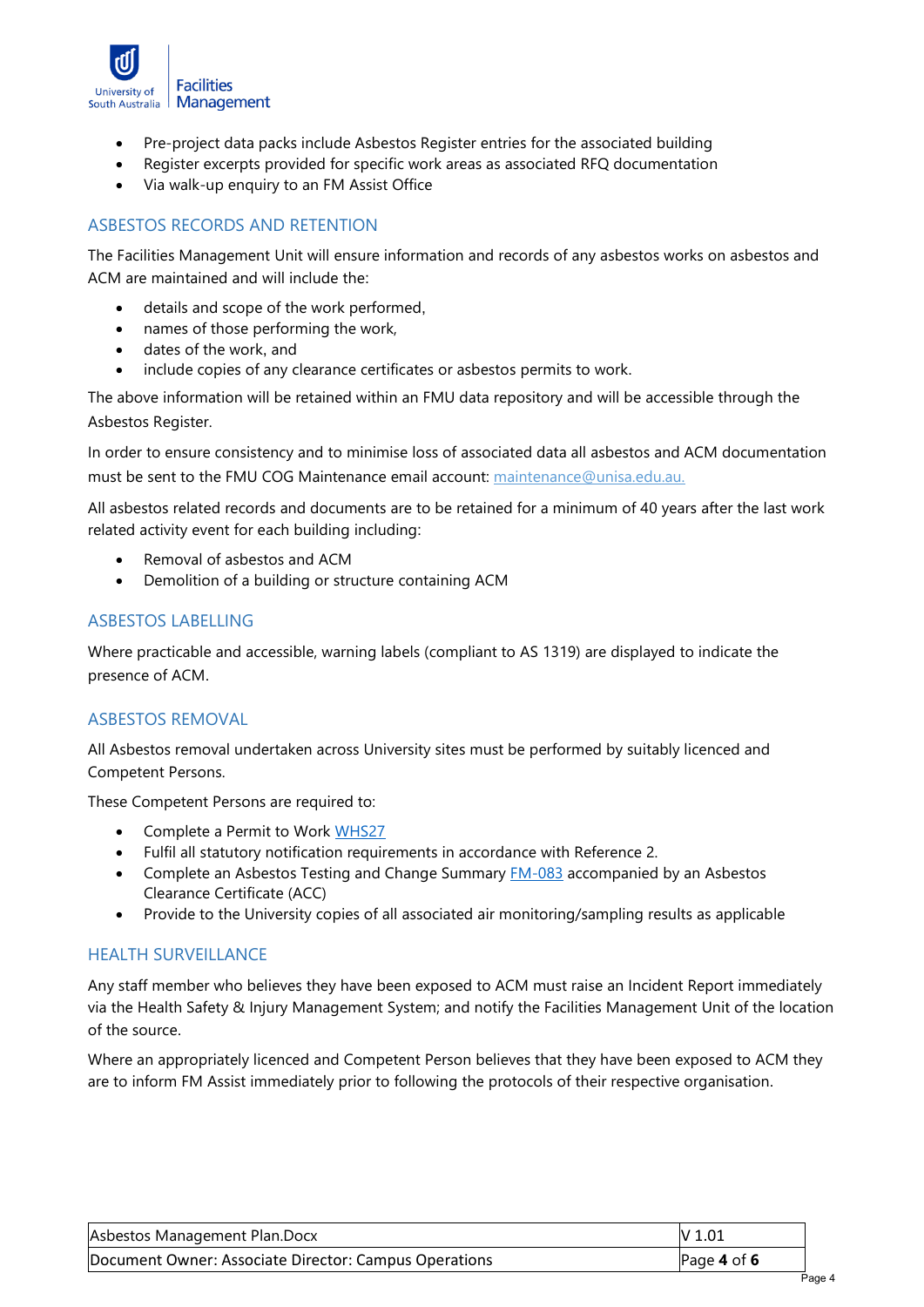

# APPENDIX 1

#### GLOSSARY OF TERMS

| <b>ITEM</b>                                  | <b>DEFINITION</b>                                                                                                                                                                                                                                                                                                                                                                                                                                                                                     |
|----------------------------------------------|-------------------------------------------------------------------------------------------------------------------------------------------------------------------------------------------------------------------------------------------------------------------------------------------------------------------------------------------------------------------------------------------------------------------------------------------------------------------------------------------------------|
| <b>ACC</b>                                   | Asbestos Clearance Certificate issued by an appropriately approved/certified body.                                                                                                                                                                                                                                                                                                                                                                                                                    |
| <b>ACM</b>                                   | Asbestos Containing Material - Any material or item that as part of its design, contains<br>Asbestos (ACM)                                                                                                                                                                                                                                                                                                                                                                                            |
| <b>Asbestos</b>                              | Is the fibrous form of mineral silicates belonging to the serpentine and amphibole<br>groups of rock-forming minerals, including the following:<br>actinolite<br>$\bullet$<br>amosite - brown asbestos<br>$\bullet$<br>anthophyllite<br>$\bullet$<br>chrysotile - white asbestos<br>$\bullet$<br>crocidolite - blue asbestos<br>$\bullet$<br>tremolite or<br>$\bullet$<br>any mixture containing one or more of the mineral silicates belonging to the<br>$\bullet$<br>serpentine and amphibole group |
| <b>Asbestos removal work</b>                 | work involving the removal of asbestos or ACM, or<br>$\bullet$<br>Class A asbestos removal work or Class B asbestos removal work as outline in<br>$\bullet$<br>Part 8.10 of the WHS Regulations                                                                                                                                                                                                                                                                                                       |
| <b>Competent person</b>                      | Competent person means a person who has acquired through training, qualification or<br>experience, the knowledge and skills to carry out the task.                                                                                                                                                                                                                                                                                                                                                    |
| <b>Exposure standard</b>                     | For asbestos the Exposure Standard is a respirable fibre level of 0.1 fibres/ml of air<br>measured in a person's breathing zone and expressed as a time weighted average fibre<br>concentration calculated over an eight-hour working day and measured over a<br>minimum period of four hours in accordance with:<br>a Membrane Filter Method<br>a method determined by the relevant regulator<br>$\bullet$                                                                                           |
| <b>Friable asbestos</b>                      | Means material that is in a powder form or that can be crumbled, pulverised or reduced<br>to a powder by hand pressure when dry, and contains asbestos.                                                                                                                                                                                                                                                                                                                                               |
| <b>Naturally occurring</b><br>asbestos (NOA) | The natural geological occurrence of asbestos minerals found in association with<br>geological deposits including rock, sediment or soil.                                                                                                                                                                                                                                                                                                                                                             |
| <b>Non-Friable asbestos</b>                  | Material containing asbestos that is not friable asbestos, including material containing<br>asbestos fibres reinforced with a bonding compound.                                                                                                                                                                                                                                                                                                                                                       |
| <b>EPA</b>                                   | <b>Environmental Protection Authority</b>                                                                                                                                                                                                                                                                                                                                                                                                                                                             |
| <b>PCBU</b>                                  | Persons Conducting a Business or Undertaking                                                                                                                                                                                                                                                                                                                                                                                                                                                          |
| <b>UniSA</b>                                 | University of South Australia                                                                                                                                                                                                                                                                                                                                                                                                                                                                         |
| <b>FMU</b>                                   | Facilities Management Unit                                                                                                                                                                                                                                                                                                                                                                                                                                                                            |

| Asbestos Management Plan.Docx                         | IV 1.1          |
|-------------------------------------------------------|-----------------|
| Document Owner: Associate Director: Campus Operations | Page $5$ of $6$ |